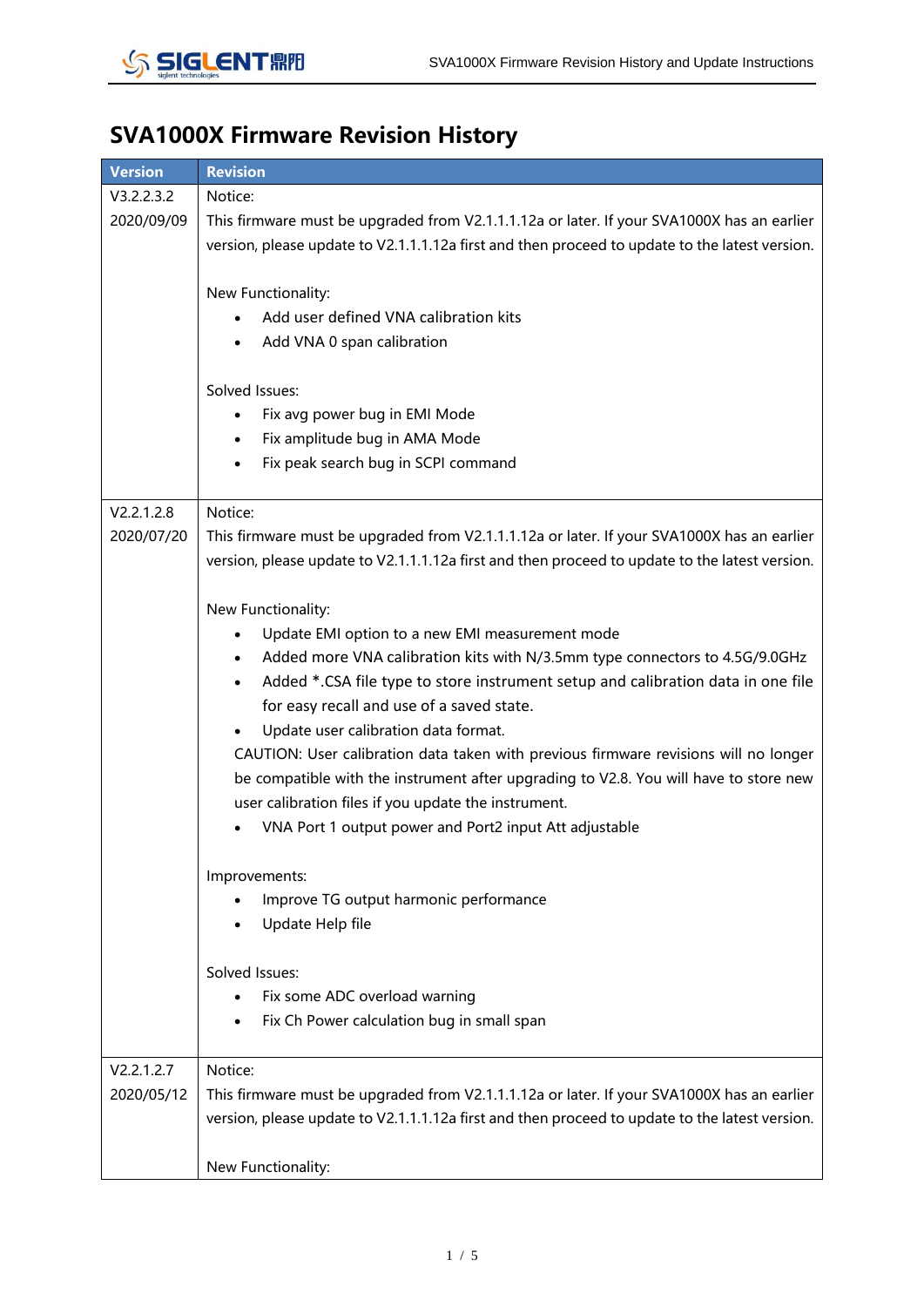

| <b>Version</b> | <b>Revision</b>                                                                                |  |  |  |  |  |  |  |
|----------------|------------------------------------------------------------------------------------------------|--|--|--|--|--|--|--|
|                | Add Limit mask offset in SA mode<br>$\bullet$                                                  |  |  |  |  |  |  |  |
|                | Frequency LOG scale in VNA mode<br>$\bullet$                                                   |  |  |  |  |  |  |  |
|                | Add OPEN、SHOT、enhanced response in VNA mode<br>$\bullet$                                       |  |  |  |  |  |  |  |
|                | Add 85033D/E Cal kit in VNA mode                                                               |  |  |  |  |  |  |  |
|                | Save/recall .cal file in VNA mode<br>$\bullet$                                                 |  |  |  |  |  |  |  |
|                | Port 1 power (TG) adjustable in VNA mode                                                       |  |  |  |  |  |  |  |
|                | Zero span in VNA mode                                                                          |  |  |  |  |  |  |  |
|                |                                                                                                |  |  |  |  |  |  |  |
|                | Improvements:                                                                                  |  |  |  |  |  |  |  |
|                | Smooth the glitch in Phase format in VNA mode                                                  |  |  |  |  |  |  |  |
|                |                                                                                                |  |  |  |  |  |  |  |
|                | Solved Issues:                                                                                 |  |  |  |  |  |  |  |
|                | Fixed AM and FM symbol rate error, Lpf coefficient error, in AMA mode<br>$\bullet$             |  |  |  |  |  |  |  |
|                | Fixed Filter bandwidth error in DMA mode                                                       |  |  |  |  |  |  |  |
|                | Fixed Freq counter error in SA mode<br>$\bullet$                                               |  |  |  |  |  |  |  |
|                | Fixed Harmonic error in SA mode                                                                |  |  |  |  |  |  |  |
|                | Help Display error                                                                             |  |  |  |  |  |  |  |
|                |                                                                                                |  |  |  |  |  |  |  |
| V2.2.1.2.5     | Notice:                                                                                        |  |  |  |  |  |  |  |
| 2019/11/11     | This firmware must be upgraded from V2.1.1.1.12a or later. If your SVA1000X has an earlier     |  |  |  |  |  |  |  |
|                | version, please update to V2.1.1.1.12a first and then proceed to update to the latest version. |  |  |  |  |  |  |  |
|                |                                                                                                |  |  |  |  |  |  |  |
|                | Improvements:                                                                                  |  |  |  |  |  |  |  |
|                | Optimize trace, marker, signal track, TG normalization in SA Mode                              |  |  |  |  |  |  |  |
|                | Optimize calibration flow, calibration algorithm and sweep speed in VNA Mode                   |  |  |  |  |  |  |  |
|                | Optimize web server UI                                                                         |  |  |  |  |  |  |  |
|                |                                                                                                |  |  |  |  |  |  |  |
|                | Solved Issues:                                                                                 |  |  |  |  |  |  |  |
|                | Fixed video trigger fail, errors in Harmonic measurement in SA Mode                            |  |  |  |  |  |  |  |
|                | Fixed admittance error, port extensions error in VNA Mode<br>$\bullet$                         |  |  |  |  |  |  |  |
|                | Fixed spectrum amplitude error, meas error, waveform discontinue in MA Mode                    |  |  |  |  |  |  |  |
|                | Fixed English help, system message                                                             |  |  |  |  |  |  |  |
|                |                                                                                                |  |  |  |  |  |  |  |
| V2.2.1.2.2     | Notice:                                                                                        |  |  |  |  |  |  |  |
| 2019/8/1       | This firmware must be upgraded from V2.1.1.1.12a or later. If your SVA1000X has an earlier     |  |  |  |  |  |  |  |
|                | version, please update to V2.1.1.1.12a first and then proceed to update to the latest version. |  |  |  |  |  |  |  |
|                |                                                                                                |  |  |  |  |  |  |  |
|                | New Functionality:                                                                             |  |  |  |  |  |  |  |
|                | Add a spectrum view, marker for MA Mode                                                        |  |  |  |  |  |  |  |
|                | Add mode couple for center frequency                                                           |  |  |  |  |  |  |  |
|                | Add system message                                                                             |  |  |  |  |  |  |  |
|                |                                                                                                |  |  |  |  |  |  |  |
|                | Improvements:                                                                                  |  |  |  |  |  |  |  |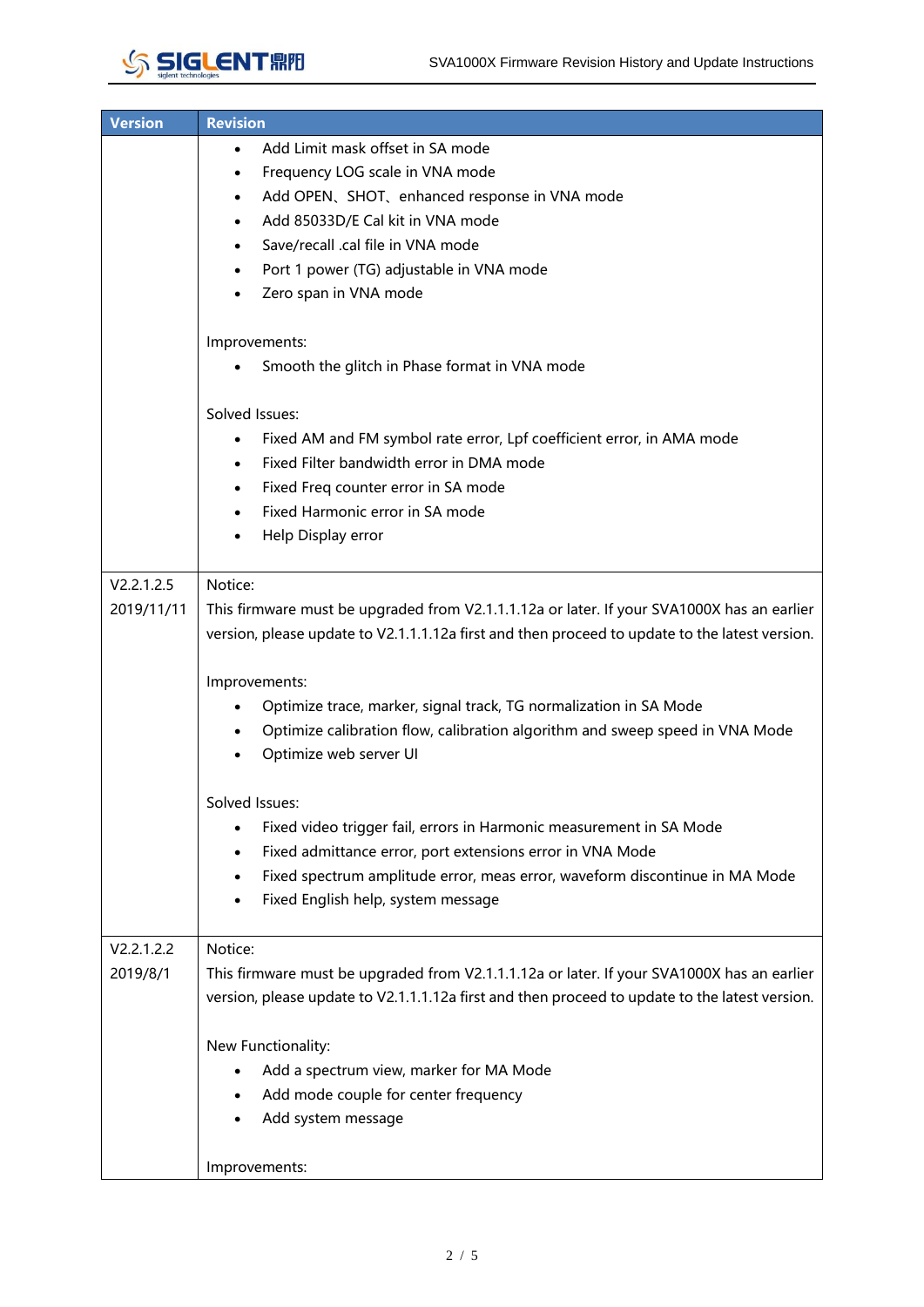

| <b>Version</b> | <b>Revision</b>                                                                                                                                                                              |  |  |  |  |  |
|----------------|----------------------------------------------------------------------------------------------------------------------------------------------------------------------------------------------|--|--|--|--|--|
|                | Optimize .sta file, trace interpolation for VNA Mode<br>$\bullet$                                                                                                                            |  |  |  |  |  |
|                | Optimize PSK/QAM clock sync ability for MA Mode                                                                                                                                              |  |  |  |  |  |
|                | Solved Issues:<br>Fixed AVG, Math bug for VNA Mode                                                                                                                                           |  |  |  |  |  |
|                | Fixed Date&Time set bug<br>$\bullet$                                                                                                                                                         |  |  |  |  |  |
|                |                                                                                                                                                                                              |  |  |  |  |  |
| V2.2.1.2.1     | Notice:                                                                                                                                                                                      |  |  |  |  |  |
| 2019/6/1       | This firmware must be upgraded from V2.1.1.1.12a or later. If your SVA1000X has an earlier<br>version, please update to V2.1.1.1.12a first and then proceed to update to the latest version. |  |  |  |  |  |
|                | New Functionality:                                                                                                                                                                           |  |  |  |  |  |
|                | Add CNR, Harmonic measurement in AMK options for SA Mode<br>$\bullet$                                                                                                                        |  |  |  |  |  |
|                | Add port extensions, user cal kit, new marker functions, correction switch,<br>$\bullet$<br>multi-traces and multi-format overlay display for VNA Mode                                       |  |  |  |  |  |
|                | Extend xQAM, MSK, xPSK modulation analysis in DMA option for MA Mode<br>$\bullet$                                                                                                            |  |  |  |  |  |
|                | Add new marker functions, multi-traces and multi-format overlay display for MA<br>$\bullet$                                                                                                  |  |  |  |  |  |
|                | Mode                                                                                                                                                                                         |  |  |  |  |  |
|                | Add SCPI commands for VNA and MA Modes                                                                                                                                                       |  |  |  |  |  |
|                | Add some system functions: Screen Annotation in Display menu, FTP server for file<br>$\bullet$                                                                                               |  |  |  |  |  |
|                | transfer                                                                                                                                                                                     |  |  |  |  |  |
|                | Improvements:                                                                                                                                                                                |  |  |  |  |  |
|                | Optimize UI, refresh and response for all Modes<br>$\bullet$                                                                                                                                 |  |  |  |  |  |
|                | Optimize SCPI commands for basic control, such as INIT, *OPC?, *ESR, Abort, etc.<br>$\bullet$                                                                                                |  |  |  |  |  |
|                | Optimize Log scale axes, Peak search, Auto tune, TG normalization for SA Mode<br>$\bullet$                                                                                                   |  |  |  |  |  |
|                | Optimize S11 and S21 simultaneous measurement, calibration control, trace                                                                                                                    |  |  |  |  |  |
|                | control and auto scale for VNA Mode                                                                                                                                                          |  |  |  |  |  |
|                | Optimize some system functions: Power Saving, IP config                                                                                                                                      |  |  |  |  |  |
|                |                                                                                                                                                                                              |  |  |  |  |  |
|                | Solved Issues:                                                                                                                                                                               |  |  |  |  |  |
|                | Fixed OBW Transmit Freq Error                                                                                                                                                                |  |  |  |  |  |
|                | Fixed bugs during Mode switch<br>$\bullet$                                                                                                                                                   |  |  |  |  |  |
| V2.1.1.1.13    | New Functionality:                                                                                                                                                                           |  |  |  |  |  |
| 2018/11/1      | Screen saver for power saving<br>$\bullet$                                                                                                                                                   |  |  |  |  |  |
|                | VNC View only for web server                                                                                                                                                                 |  |  |  |  |  |
|                | VNA: .csv file for each format, Expand Phase for marker                                                                                                                                      |  |  |  |  |  |
|                |                                                                                                                                                                                              |  |  |  |  |  |
|                | Improvements:                                                                                                                                                                                |  |  |  |  |  |
|                | VNA: Auto Scale, min Scale to 0.1 dB                                                                                                                                                         |  |  |  |  |  |
|                | DTF: logistic scale for RL display                                                                                                                                                           |  |  |  |  |  |
|                |                                                                                                                                                                                              |  |  |  |  |  |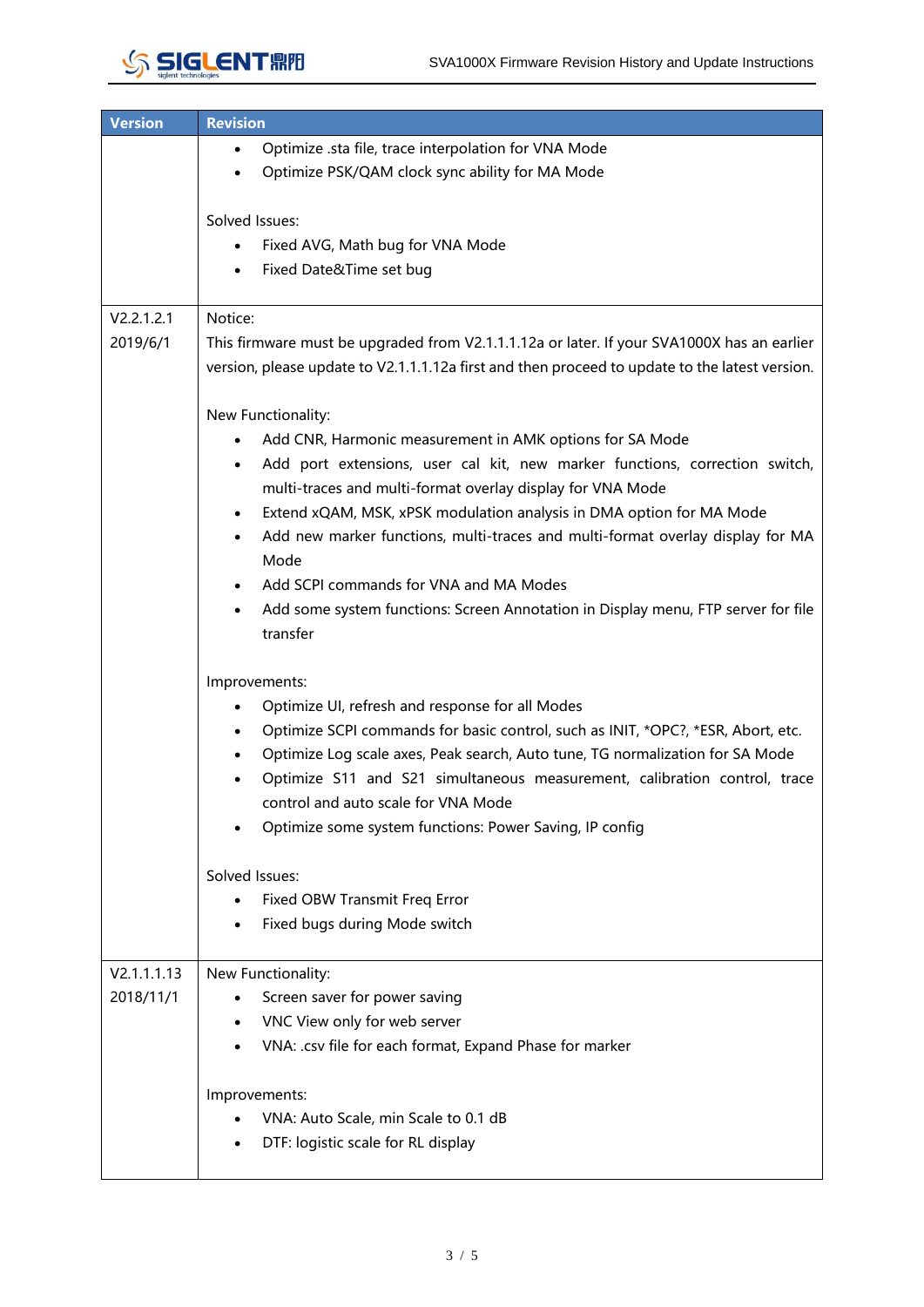

| <b>Version</b> | <b>Revision</b>                                                                          |  |  |  |  |  |  |
|----------------|------------------------------------------------------------------------------------------|--|--|--|--|--|--|
|                | Solved Issues:                                                                           |  |  |  |  |  |  |
|                | Invalid Demod time in FM                                                                 |  |  |  |  |  |  |
|                | Scale in TG                                                                              |  |  |  |  |  |  |
|                | Wrong units in Markers and peaks                                                         |  |  |  |  |  |  |
|                | Boot or Mode start lock up<br>$\bullet$                                                  |  |  |  |  |  |  |
|                | Udisk display wrong files<br>$\bullet$                                                   |  |  |  |  |  |  |
|                | SCPI command incompatible                                                                |  |  |  |  |  |  |
|                | Min span to 10kHz in AMK power measurement                                               |  |  |  |  |  |  |
| V2.1.1.1.12a   | Spectrum Analysis mode: Improved the stability of sweep and interface.<br>1.             |  |  |  |  |  |  |
| 2018/8/8       | 2.<br>VNA mode: fasten the VNA sweep speed; expand the minimum span from 10M to 10       |  |  |  |  |  |  |
|                | kHz.                                                                                     |  |  |  |  |  |  |
|                | 3.<br>Modulation Analysis mode: add trigger, optimize the modulation analysis algorithm. |  |  |  |  |  |  |
|                | 4.<br>Add user port number selection for web server.                                     |  |  |  |  |  |  |
|                |                                                                                          |  |  |  |  |  |  |

## **Update Instructions**

1. Copy the update file (\*.ads) to a FLASH type U-disk, and then connect the U-disk to the USB host port(10) of the instrument.



2. Press the System key on the front panel, and then softkey "System->System Info-> Firmware Update", to enter the interface of the file browser.

| <b>SIGLENT</b> |                      | 2013-06-26 13:13:25                | ö<br>Sys Info          |
|----------------|----------------------|------------------------------------|------------------------|
| LOG<br>10 dB   | System Info          |                                    | <b>Load Option</b>     |
|                | <b>Product info:</b> |                                    | <b>Firmware Update</b> |
| Free           | Model                | <b>SSA3032X</b>                    |                        |
| LaPwr          | Serial               | 0123456789                         |                        |
| Cont           | <b>Host ID</b>       | 60000016DC3C0C01                   |                        |
|                | Version:             |                                    |                        |
|                | SW1                  | 100.01.02.07.01                    |                        |
|                | SW <sub>2</sub>      | 20160226-2                         |                        |
|                | SW3                  | 000000C1                           |                        |
|                | <b>HW</b>            | 01.01.00                           |                        |
|                | Calibration:         |                                    |                        |
| A CS/W         | Date                 | 2015-00-00                         |                        |
| $P - PK$       | Option:              |                                    |                        |
|                | EMI                  | Sta: ON<br><b>Valid: Permanent</b> |                        |
|                | Moas                 | Sta: ON<br>Valid: Permanent        |                        |
|                | TG.                  | <b>Valid: Permanent</b><br>Sta: ON |                        |
|                | RM                   | <b>Valid: Permanent</b><br>Sta: ON |                        |
|                |                      |                                    |                        |
|                |                      |                                    |                        |
|                |                      |                                    |                        |
|                |                      |                                    |                        |
|                |                      |                                    | Remote                 |